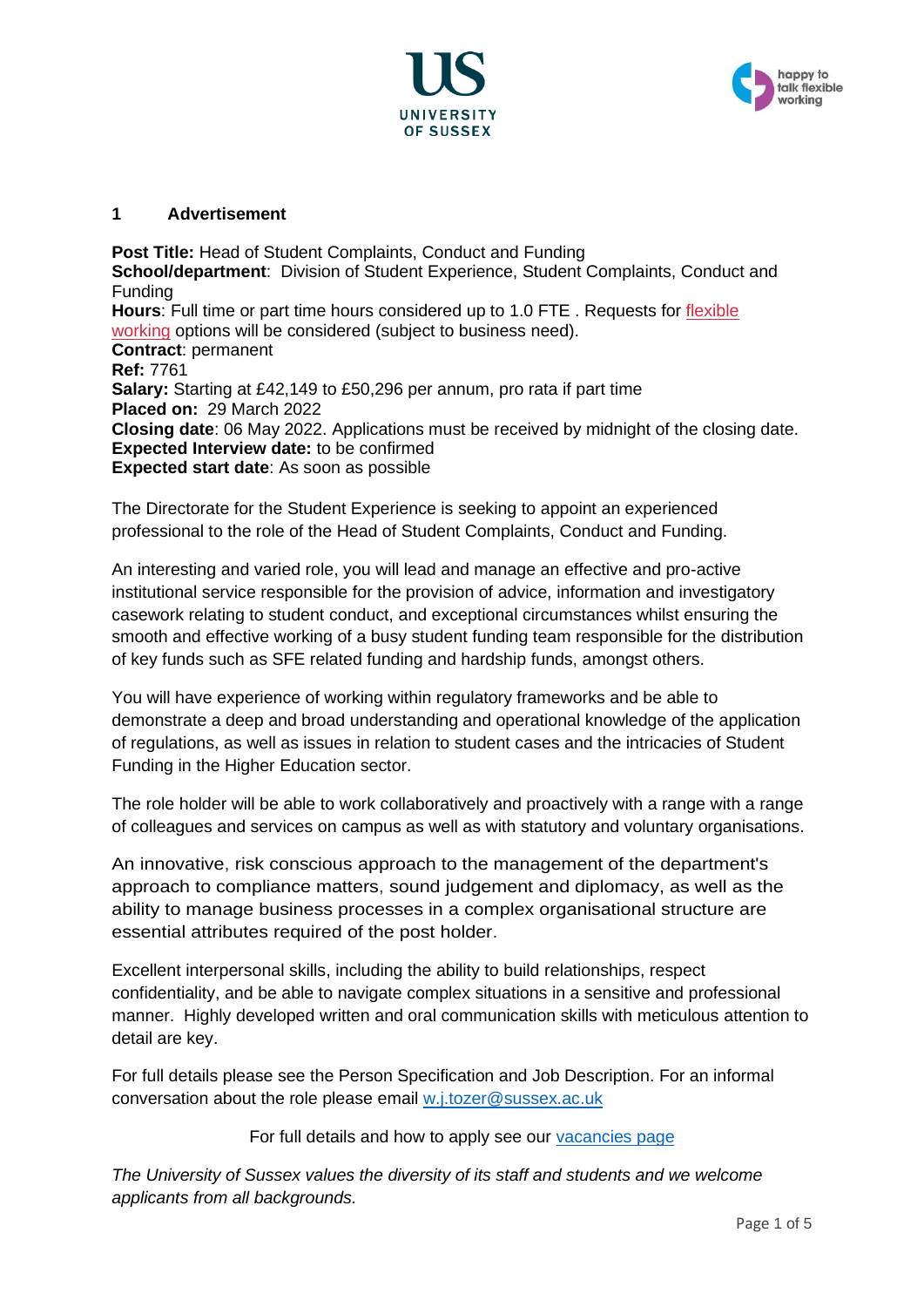#### **Job Description**

| <b>Job Title:</b>       | Head of Student Complaints, Conduct and Funding                                                                                                                                                                    |
|-------------------------|--------------------------------------------------------------------------------------------------------------------------------------------------------------------------------------------------------------------|
| Grade:                  | Grade 8                                                                                                                                                                                                            |
| <b>School/Division:</b> | Directorate for the Student Experience                                                                                                                                                                             |
| <b>Location:</b>        | <b>Bramber House</b>                                                                                                                                                                                               |
| <b>Responsible to:</b>  | Director for Student Support Services                                                                                                                                                                              |
| <b>Direct reports:</b>  | Student Casework Manager, Student Funds Manager<br>and x4 Academic School Casework Officers                                                                                                                        |
| Key contacts:           | Colleagues across all schools and professional service<br>areas. General Counsel, Student Experience, Alumni,<br>Housing and Security. National organisations including<br>Student Finance England, OFS and NASMA. |

## **PRINCIPAL ACCOUNTABILITIES**

- **1 To provide leadership and effective management of the University Student Complaints ensuring the timely production of reports, effective liaison with complainants, and advising Schools and Professional Service Departments**
- **2 To provide leadership and effective management of the Student Misconduct and exceptional circumstances process translating the impact of new statutory requirements and national developments in student casework in HE into appropriate action plans and operational approaches.**
- **3 To lead the Funding Team and compliant and effective delivery of all University means tested funding schemes, hardship funding and US Federal Loan administration. Ensure effective management and mechanisms of a range of Funding provisions including University schemes, Hardship funds and US Federal Loans, ensuring compliance with the US Government and other relevant financial regulations;**
- **5. To initiate, lead and structure the ongoing development and implementation of relevant policies and procedures and act as the University's expert in these areas. This includes reviewing processes, procedural documents, regulations and legislation, consulting widely on implications (including with staff within Legal Services) and ensuring effective implementation through presentations, publications, seminars and a detailed action plan**

### **KEY RESPONSIBILITIES**

**1 To provide leadership and effective management of the University Student Conduct, Complaints and Appeals Service, ensuring the timely production of reports, effective liaison with complainants, and advising Schools and Professional Service Departments**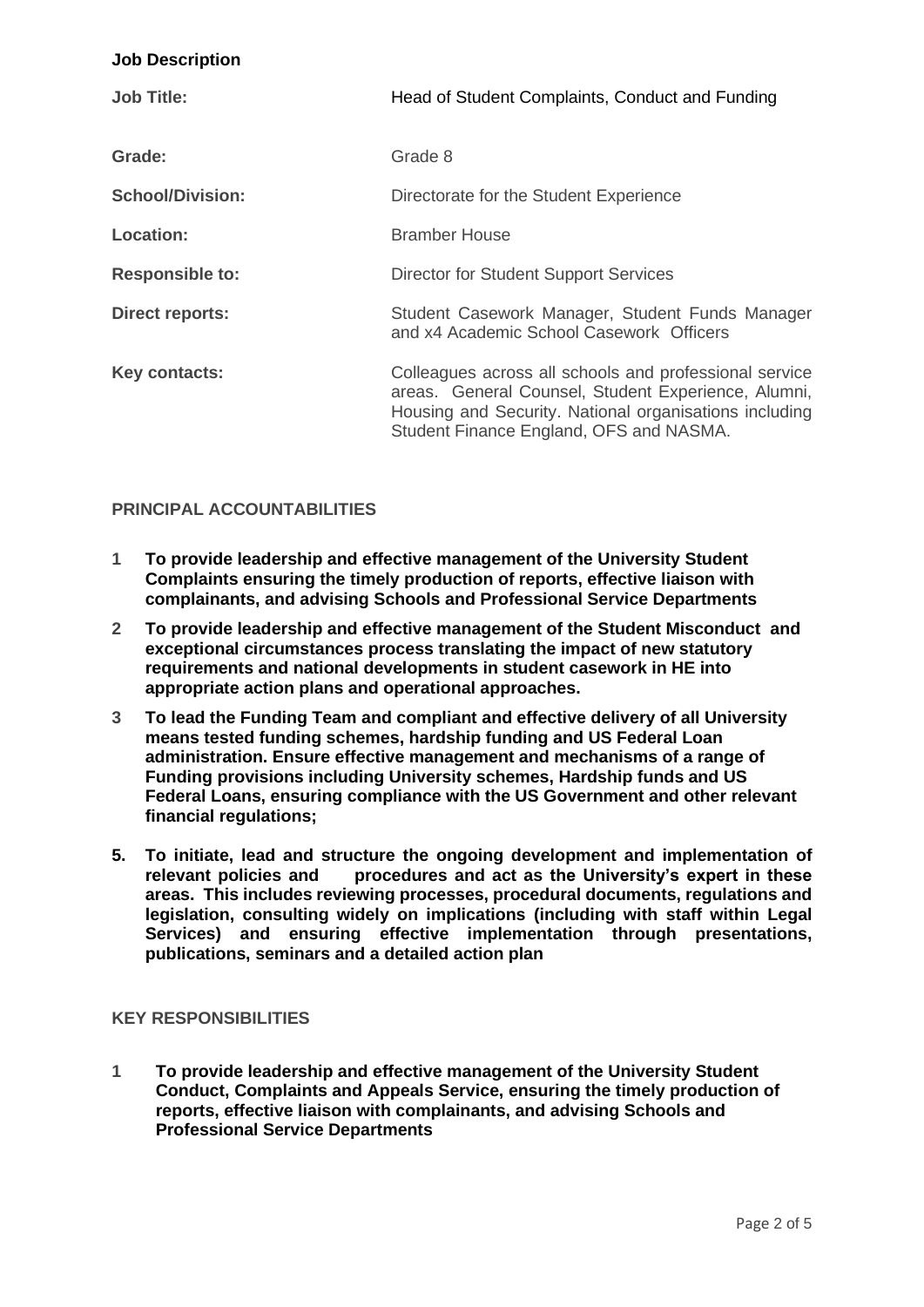- 1.1 To lead the Student Complaints and Appeals Service, and to review and develop the University's Student Complaints Procedures in Accordance with the Quality Assurance Agency (QAA) and Office of the Independent Adjudicator (OIA).
- 1.2 Identifying and managing statutory, institutional and reputational risks associated with student cases, and devising, implementing and revising mechanisms for their mitigation
- 1.3 To act as a primary point of contact for Schools and Professional Service Departments concerning the effective handling of complaints at preliminary stages and their escalation, and to work with Schools and Professional Services Departments to support and promote good practice in complaint handling.
- 1.4 To make a significant and sustained contribution to the development of a strong service- oriented culture in support of School and Professional Services student complaint handling promoting a reputation for effectiveness and fairness in this area.
- 1.5 To manage the teams casework load and act as a point of escalation for complex cases.

#### **2 To provide leadership and effective management of the Student Misconduct and exceptional circumstances process translating the impact of new statutory requirements and national developments in student casework in HE into appropriate action plans and operational approaches.**

- 2.1 Leading on the development and implementation of complex and sensitive processes and policies relating to student cases and to work with colleagues to ensure that cases are managed appropriately, reviewed and improvements to procedures implemented where appropriate.
- 2.2 Advising senior staff on cases and managing associated risk (s) gaining commitment and support for courses of action.
- 2.3 To work with colleagues in areas that focus on student wellbeing to ensure cases are managed, progressed and reviewed in a timely manner, sensitively and with due to regard to relevant legislation and institutional risk.
- 2.4 To provide operational oversight on Exceptional Circumstances claims and to provide advice and guidance to staff on those matters and develop policies and procedures to support their effective delivery.
- 2.5 Liaising with external agencies including the police and the Office of the Independent Adjudicator where required on student cases.
- **3 To lead the Funding Team and compliant and effective delivery of all University means tested funding schemes, hardship funding and US Federal Loan administration. Ensure effective management and mechanisms of a range of Funding provisions including University schemes, Hardship funds and US Federal Loans, ensuring compliance with the US Government and other relevant financial regulations;**
- 4.1 To maintain up to date knowledge of a wide range of relevant legislation, regulations, policies, and practices, relevant to the delivery of student information, advice and funding services;

Oversee and ensure effective running of all processes in relation to student funding so that all enquiries are answered to a high standard and all regular payments go out to students in a timely and effective manner

4.2 To develop and maintain links and work in cooperation with key internal stakeholders e.g. Alumni and the Development Office as well as local and regional agencies, and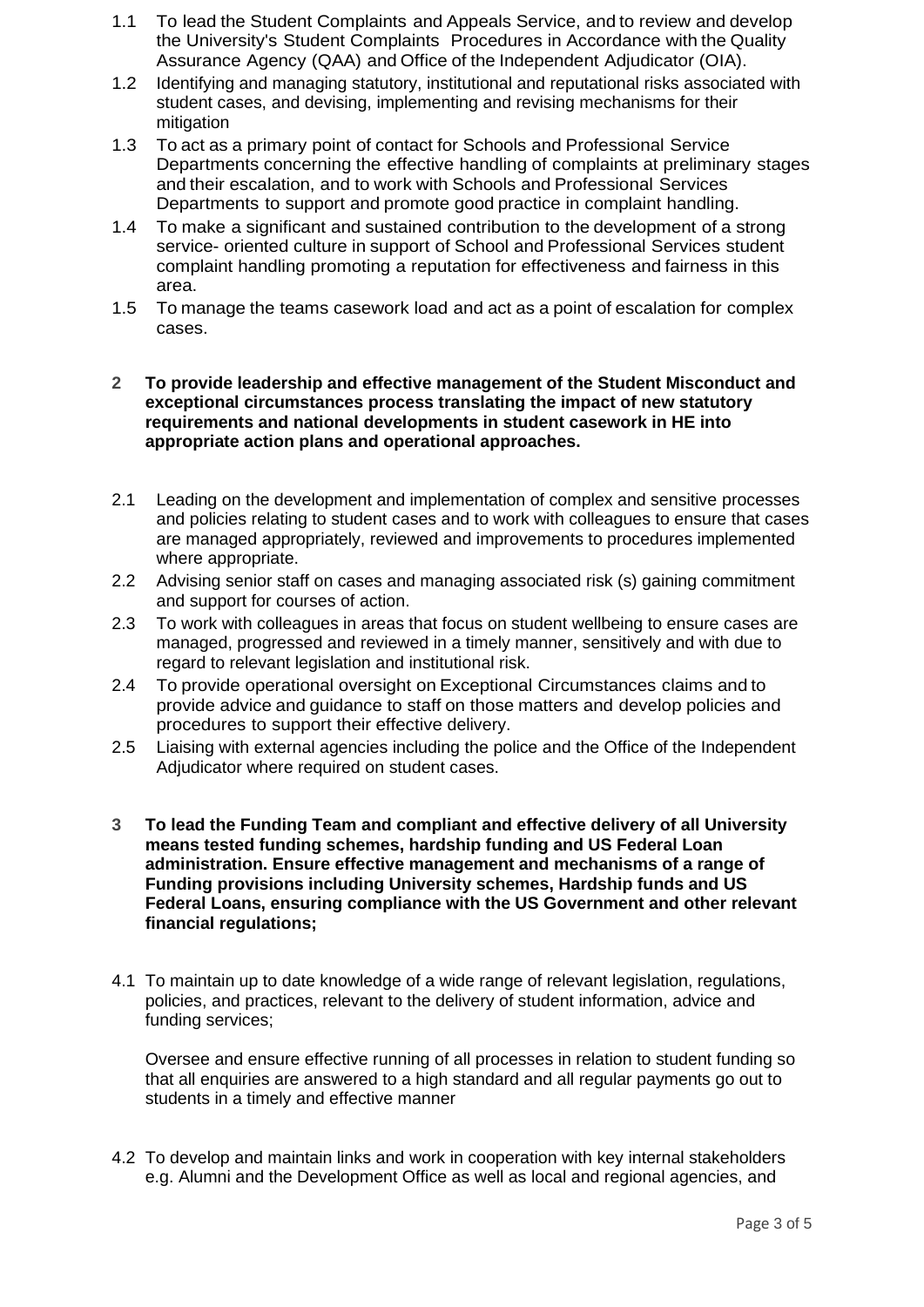other organisations involved in relevant areas of finance and student funding as appropriate

- 4.3 In conjunction with other members of the Student Services Division, to design protocols for information and advice giving and for setting standards of customer service;
- 4.4 To identify impact and evaluation measures as part of the Access and Participation Plan 20-25. Produce regular reports and monitoring of all student Funding provisions to provide guidance and management information related to effectiveness and impact of funding mechanisms.
- **4 To manage the development and implementation of relevant policies and procedures and act as the University's expert in this area. This includes reviewing processes, procedural documents, regulations and legislation, consulting widely on implications (including with staff within Legal Services) and ensuring effective implementation through presentations, publications, seminars and a detailed action plan.**
- 4.1 Review, develop and improve upon efficient and effective quality assurance mechanisms for all student casework and funding processes.
- 4.2 Identify key areas for improvement and development in line with sector and government guidelines on all policies, processes, procedures and regulations within every aspect of the areas work
- 4.3 Develop and deliver training sessions and briefings for senior colleagues.
- 4.4 To have editorial responsibility for the standard, quality, relevance and accuracy of all information, advice and guidance (including online) for the team and lead any audits that fall within the remit of the team.

This Job Description sets out current duties of the post that may vary from time to time without changing the general character of the post or level of responsibility entailed.

Any other reasonable duty commensurate with the grade of the post.

Evening and weekend work will be required as part of a management team rota.

### **PERSON SPECIFICATION**

### **ESSENTIAL CRITERIA**

- 1. A graduate or a substantial amount of relevant experience gained at an equivalent level
- 2. Excellent leadership skills with the ability to contribute positively as a team member, develop and foster teamwork in others, and .ensure consistent, high achievement of goals.
- 3. Demonstrable ability to liaise effectively with a range of staff and to provide accurate advice with clarity and relevance to the circumstances under discussion.
- 4. Diplomacy and persuasiveness and the ability to influence staff at all levels.
- 5. Strong ability to prioritise and make decisions whilst working under pressure, at pace and working across organisational boundaries in a complex organisation.
- 6. Excellent ability in using IT systems